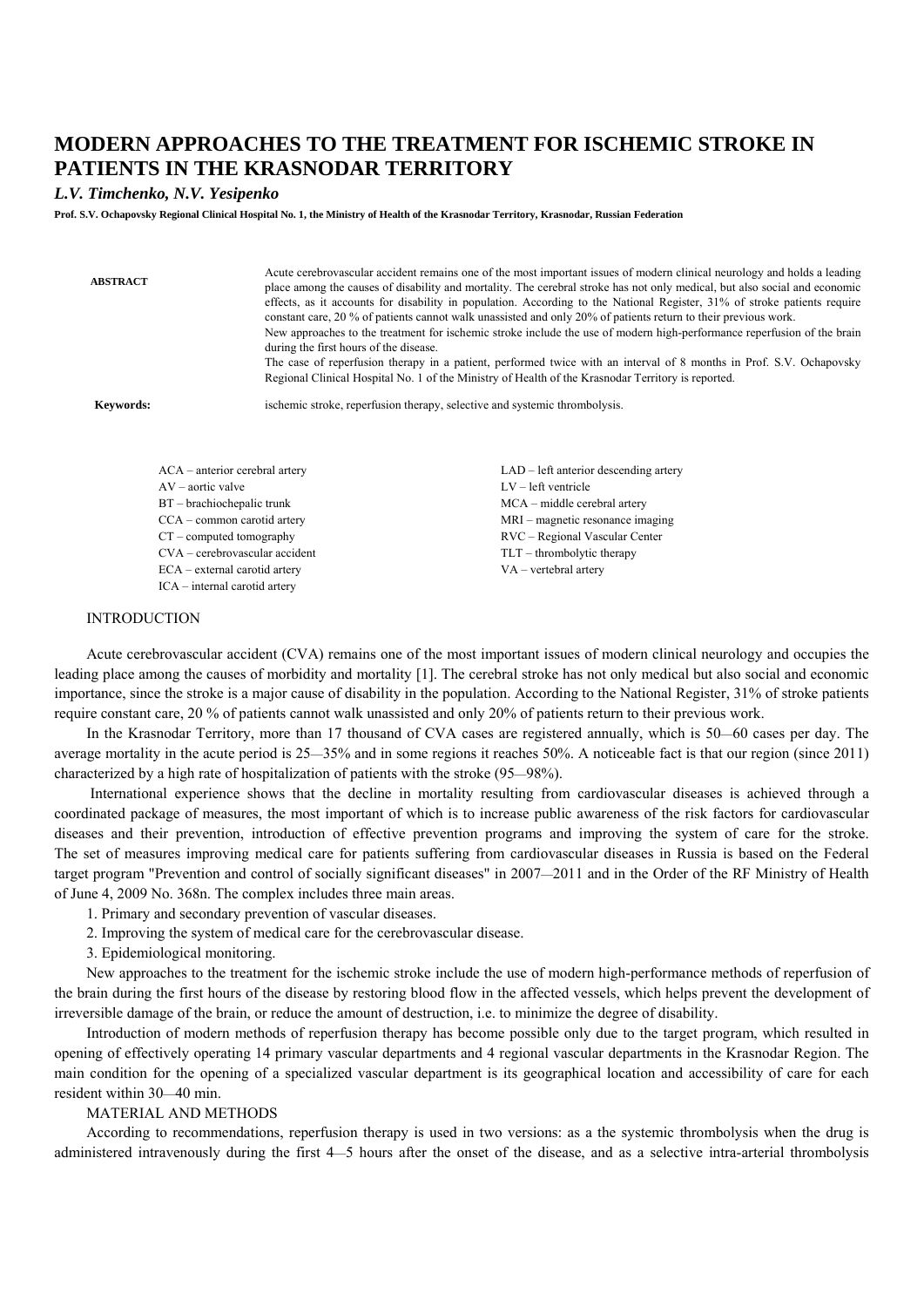where fibrinolytic drug is introduced into an occluded artery in the immediate area of the thrombus localization when the temporal interval from the onset of the disease does not exceed 6—8 hours.

We report our clinical experience with modern methods of reperfusion therapy in one patient, twice with an interval of 8 months. Clinical case

A 74-year-old male patient A. fell acutely ill on September 24, 2012 at 8:50 a.m., when weakness in the right limbs and abnormal speech appeared. The man was admitted to a local hospital at 10:10 a.m. The patient was reported through the air ambulance, emergency transportation to the Regional Vascular Center (RVC) located at a distance of 60 km was recommended. At 12:05 p.m., the patient was hospitalized in RVC No. 2 of Regional Clinical Hospital No. 1 for having the selective thrombolytic therapy.

Neurological status upon admission to the RVC: the patient is conscious, has motor aphasia, and performs instructions partly after multiple repetitions. Meningeal symptoms are absent. Eye slits D=S. Pupils are symmetrical, 4 mm, photoreaction is preserved. Nystagmus is absent. The face is asymmetrical: the right corner of the patient's mouth is down-turned. The tongue deviates to the right side. Swallowing is not impaired (according to the swallowing test). The soft palate is movable. Reflexes of oral automatism are positive. Active movements are restricted in the right extremities. Muscle strength of the right hand — 0, of the left hand — 5, of the right leg — 0, of the left leg — 5. Muscle tone is reduced on the right side. The deep reflexes of the upper extremities —  $D \le S$ , of the lower extremities — D <S. Sensory disorders cannot be assessed in view of speech disorders. The patient performs dynamic coordination tests with the left limbs satisfactorily and controls pelvic organs functions. Upon admission: NIH scale — 17 points, the Rivermead mobility index  $-1$  point, the modified Rankine scale – grade 4.

The computed tomography (CT) of the brain has not revealed focal or massive lesion.

Given the absence of contraindications, we collectively decided to perform the procedure of selective thrombolytic therapy in the X-ray operating room. The angiography revealed the occlusion of the left anterior cerebral artery in the  $A<sub>2</sub>$  segment. The injection of Actilyse (2 mg) was administered distally to the thrombus. The microcatheter was retracted into the projection of occlusion. The injection of 2 mg of Actilyse into the thrombus was administered. The microcatheter was retracted proximally to the occlusion. The repeated angiography 5, 15 and 20 minutes later showed no changes in the right anterior cerebral artery (ACA) blood flow. The injection of Actilyse 14 mg proximally to the thrombus was administered within 40 minutes. The comparison angiography showed positive dynamics — the  $A_2$  segment of the left ACA became passable.

On September 24, 2012 at 3:00 p.m., the patient had regressed right sided hemiplegia with the growing strength in the right extremities of up to 2 points, but preserved sensorimotor dysphasia with a predominant motor component. On September 25, 2012 at 7 a.m. we noted the regressed speech abnormality and increased muscle strength in the right extremities of up to 4 points with sensory impairments (NIH scale — 3 points).

The check CT scan of the brain has not identified any focal or massive lesion.

Cardiologist consultation: ischemic heart disease (IHD). Exertional angina, functional class II—III. Hypertensive heart disease stage III, the risk 4 chronic heart failure functional class II according to NYHA. Taking into the account the high functional class of angina, coronary angiography was recommended.

The check angiography of the brachiocephalic trunk (BT) was carried out: subclavian arteries — passable. RIGHT: the vertebral artery  $(VA)$  — 45% ostial stenosis; the common carotid artery  $(CCA)$ , the external carotid artery  $(ECA)$  — passable; the internal carotid artery (ICA) — 40% ostial stenosis. LEFT: the VA was tortuous in segment VI, ostial stenosis 40%; CCA, ECA, ICA passable.

Coronary angiography: right-dominant coronary circulation. The trunk — passable. The left anterior descending artery (LAD): extended subocclusion in the middle part, the distal bloodstream was antegrade and poor. The diagonal branch: underdeveloped, passable. The circumflex artery: 30% stenosis in the proximal part starting from the ostium. The obtuse marginal branch had irregular contours. The right coronary artery and left ventricular branch had irregular contours. Posterior descending artery had 70% stenosis in the middle part.

Echocardiographic study: left ventricular diastolic dysfunction, type 1. Myocardial hypertrophy of the left ventricle (LV). Calcification of the mitral valve and the aortic valve (AV). Atherosclerosis of the aorta. Ejection fraction — greater than 55%.

Laboratory tests showed no substantial changes, cholesterol — 4.2 mmol/L.

Consultation of leading experts from cardio- and neurocenters: the BT was not indicated for surgery; percutaneous coronary angioplasty of the left anterior descending artery had been recommended, which was performed on October 4, 2012.

 At discharge, the patient was recommended to continue taking Clopidogrel 75 mg/day and Crestor 10 mg/day with the aim of secondary prevention, and a diet with restriction of salt, fats, and carbohydrates.

On May 23, 2013 at 7:30 p.m. the weakness in the left extremities acutely developed in the patient, and at 8:00 p.m. he was admitted to the primary vascular department in Goryachy Klyuch. The psychosomatic neurological status upon admission to the department: mild paresis of mimic muscles on the left side, mild dysarthria. Left-sided hemiparesis with decreased strength in the left extremities of up to 2 points. Left-sided hemihypesthesia (NIH scale score 7). The CT scan of the brain: the signs of the ischemic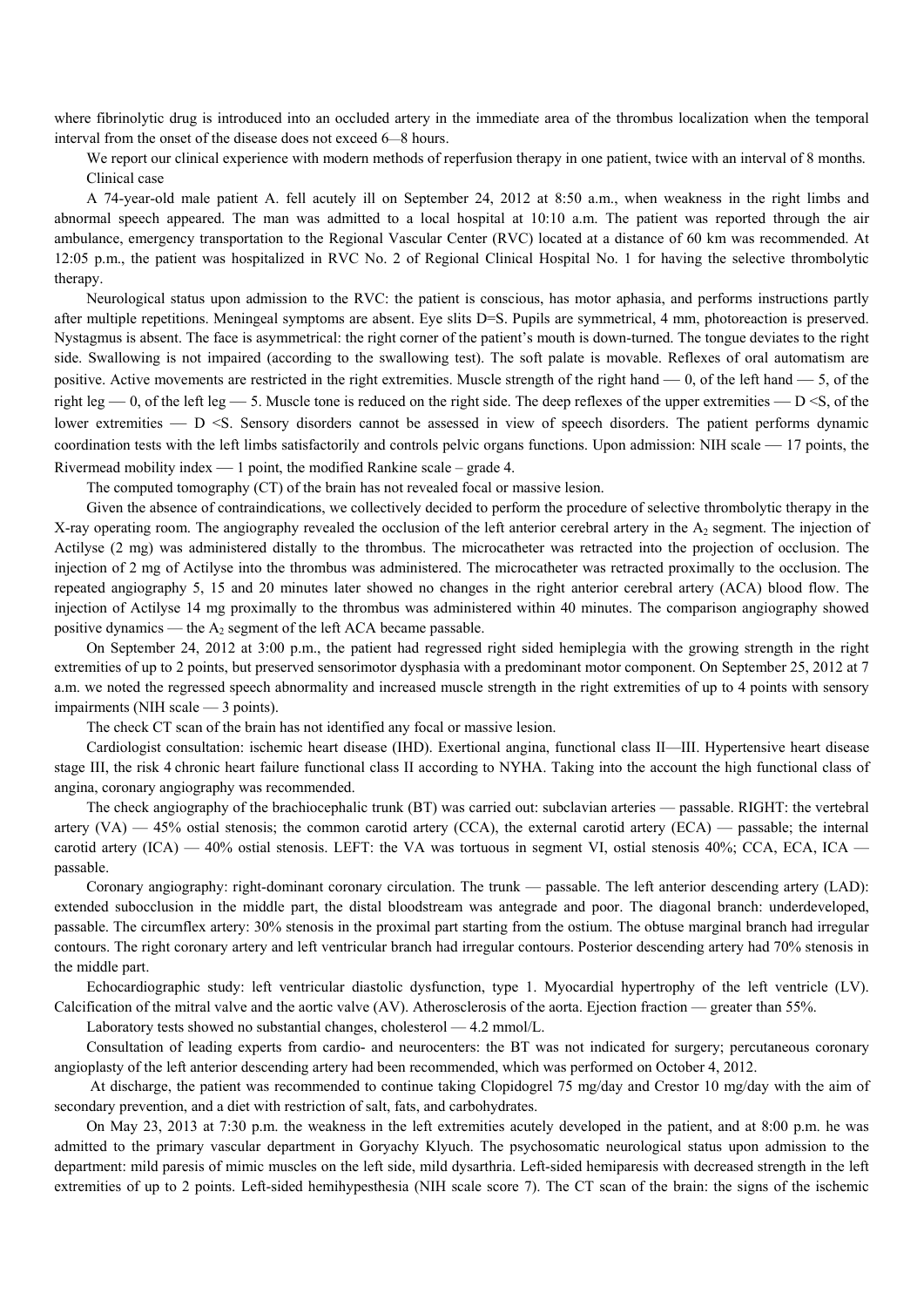stroke in the right middle cerebral artery (MCA) system (17x12x23 mm in the right parietal lobe). At 9:00 p.m., the systemic thrombolytic therapy with Actilyse 75 mg (patient weight  $-$  72 kg) was initiated. Against the background of the systemic thrombolytic therapy (TLT) we noted regressing neurological deficit as an increase in muscle strength of up to 4 points, but at 11:30 p.m. the muscle strength reduced in the left hand to 1 point and in the left leg to 3 points.

The triplex scanning of neck arteries revealed 90% stenosis of the right ICA. The patient was reported through the air ambulance, and the transfer to RVC was recommended. The patient was admitted to RVC on May 24, 2013 at 1:10 a.m. The neurological status upon admission: mild left-sided hemiparesis grade 4.

The CT of the brain: the area of ischemia in the right temporal region of 29x25x7 mm (Fig. 1).

The superselective angiography of the neck arteries: the subclavian artery — passable. Right: the VA  $-$  30% osteal stenosis; CCA, ECA — passable; ICA — critical osteal stenosis. Intracranial bloodstream: MCA is being filled antegradely and poorly through the communicating arteries of the Willis' circle, ACA is being filled through communicating artery from the left ICA. Left: the tortuous VA in segment VI, 40% osteal stenosis, CCA, ECA, ICA — passable (Fig. 2).

The coagulogram performed on May 24, 2013 at 3:01 a.m.: international normalized ratio — no coagulation, prothrombin time — no coagulation, activated partial thromboplastin time — 81.9 seconds, fibrinogen — 0.87 g/L.

The consultation of leading experts: taking into account the almost complete regression of neurological deficit (NIH grade 2), the systemic TLT with Actilyse on May 23, 2013 at 9:00 p.m., the size of the ischemic area (29x25x7 mm) on the CT scan of the brain. changes in coagulogram, the need for a combined antiplatelet therapy and the high risk of intra- and postoperative complications, we denied performing emergency transluminal balloon angioplasty.

 Magnetic resonance imaging of the brain (May 28, 2013) revealed ischemic lesions in the right frontal, parietal, temporal, occipital region (Fig. 3, 4).

The neurological status showed complete regression of neurological deficit.

The patient underwent transluminal balloon angioplasty of the right ICA with implantation of Wallstent 7,0x40 mm on May 31, 2013 (Fig. 5).

RESULTS AND CONCLUSION

Development and introduction of common principles of management for patients with the stroke should help optimize the diagnostic approach and the choice of therapeutic measures to ensure the best outcome. When the stroke is suspected, the major principles of aid organization should be:

- Emergency transportation of patients by ambulance crews not only with severe symptoms of stroke, but also with the primary manifestations;

- Emergency differentiated medical care at the vascular departments with specialized resuscitation and intensive care unit for patients with disorders of cerebral circulation, which are located on the base of general hospitals with intensive care and neurosurgical departments, and a modern radiodiagnosis unit (CT and MRI).

Thus, the delivery of differentiated emergency medical care, new technologies of reperfusion therapy in the early hours of the ischemic stroke, which are being actively conducted under a special program for all medical institutions of the Krasnodar Territory, contribute to the improvement of targets of morbidity and mortality in the region as a whole and in this case in particular, but also improve an outcome, determining a good recovery of neurological functions disturbed.





Fig. 1. Computed tomography of the brain Fig. 2. Superselective angiography of the brachiocephalic trunk